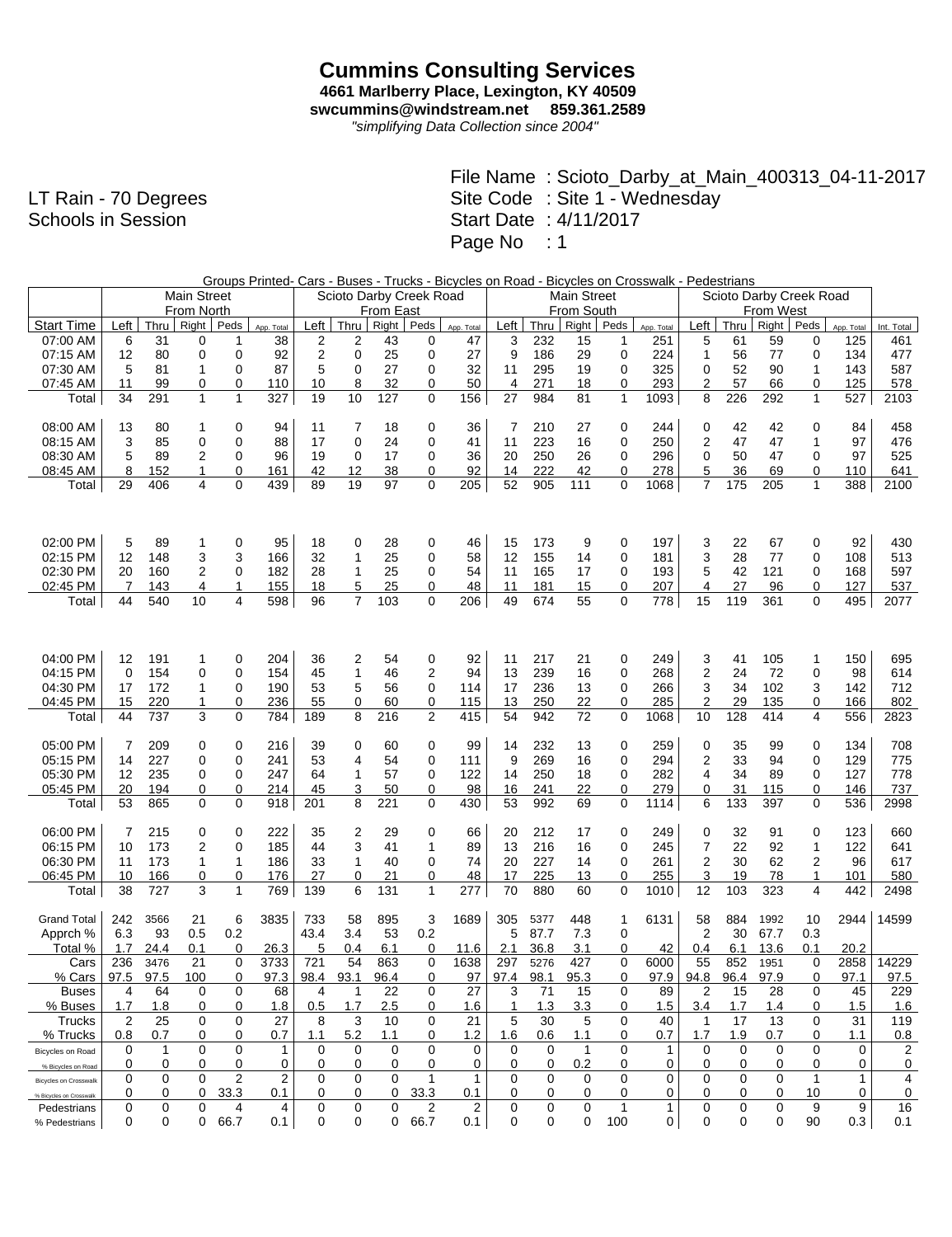**Cummins Consulting Services 4661 Marlberry Place, Lexington, KY 40509 swcummins@windstream.net 859.361.2589**

*"simplifying Data Collection since 2004"*

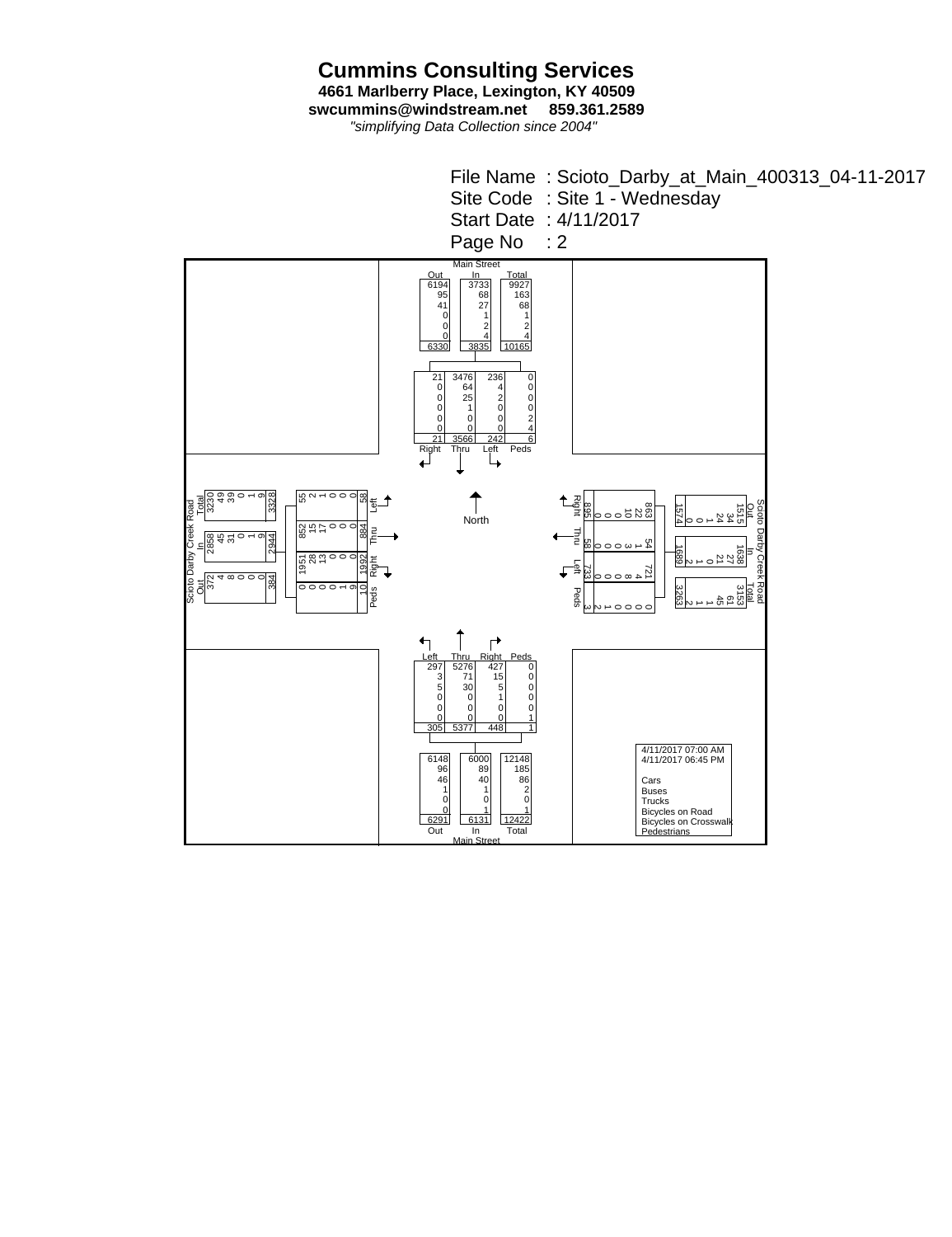## **Cummins Consulting Services 4661 Marlberry Place, Lexington, KY 40509**

**swcummins@windstream.net 859.361.2589**

*"simplifying Data Collection since 2004"*

|                                                            |      |      | <b>Main Street</b> |      |            | Scioto Darby Creek Road |      |       |          |            |      | <b>Main Street</b> |       |      |            |               |        | Scioto Darby Creek Road |      |            |            |  |  |  |
|------------------------------------------------------------|------|------|--------------------|------|------------|-------------------------|------|-------|----------|------------|------|--------------------|-------|------|------------|---------------|--------|-------------------------|------|------------|------------|--|--|--|
|                                                            |      |      | From North         |      |            | From East               |      |       |          |            |      | From South         |       |      |            |               |        | From West               |      |            |            |  |  |  |
| <b>Start Time</b>                                          | Left | Thru | Right              | Peds | App. Total | Left                    | Thru | Right | Peds     | App. Total | Left | Thru               | Right | Peds | App. Total | Left          | Thru I | Right                   | Peds | App. Total | Int. Total |  |  |  |
| Peak Hour Analysis From 07:00 AM to 09:45 AM - Peak 1 of 1 |      |      |                    |      |            |                         |      |       |          |            |      |                    |       |      |            |               |        |                         |      |            |            |  |  |  |
| Peak Hour for Entire Intersection Begins at 07:00 AM       |      |      |                    |      |            |                         |      |       |          |            |      |                    |       |      |            |               |        |                         |      |            |            |  |  |  |
| 07:00 AM                                                   | 6    | 31   |                    |      | 38         |                         |      | 43    | 0        | 47         |      | 232                | 15    |      | 251        | 5             | 61     | 59                      |      | 125        | 461        |  |  |  |
| 07:15 AM                                                   | 12   | 80   | $\Omega$           |      | 92         |                         |      | 25    | 0        | 27         | 9    | 186                | 29    | 0    | 224        |               | 56     | 77                      |      | 134        | 477        |  |  |  |
| 07:30 AM                                                   | 5    | 81   |                    |      | 87         | 5                       |      | 27    | 0        | 32         | 11   | 295                | 19    | 0    | 325        |               | 52     | 90                      |      | 143        | 587        |  |  |  |
| 07:45 AM                                                   | 11   | 99   |                    |      | 110        | 10                      | 8    | 32    | 0        | 50         | 4    | 271                | 18    | 0    | 293        | $\mathcal{P}$ | 57     | 66                      |      | 125        | 578        |  |  |  |
| <b>Total Volume</b>                                        | 34   | 291  |                    |      | 327        | 19                      | 10   | 127   | 0        | 156        | 27   | 984                | 81    |      | 1093       | 8             | 226    | 292                     |      | 527        | 2103       |  |  |  |
| % App. Total                                               | 10.4 | 89   | 0.3                | 0.3  |            | 12.2                    | 6.4  | 81.4  | $\Omega$ |            | 2.5  | 90                 | 7.4   | 0.1  |            | 5.،           | 42.9   | 55.4                    | 0.2  |            |            |  |  |  |
| PHF                                                        | 708  | 735  | .250               | .250 | 743.       | .475                    | .313 | .738  | .000     | 780        | .614 | .834               | .698  | .250 | .841       | .400          | .926   | .811                    | .250 | .921       | .896       |  |  |  |

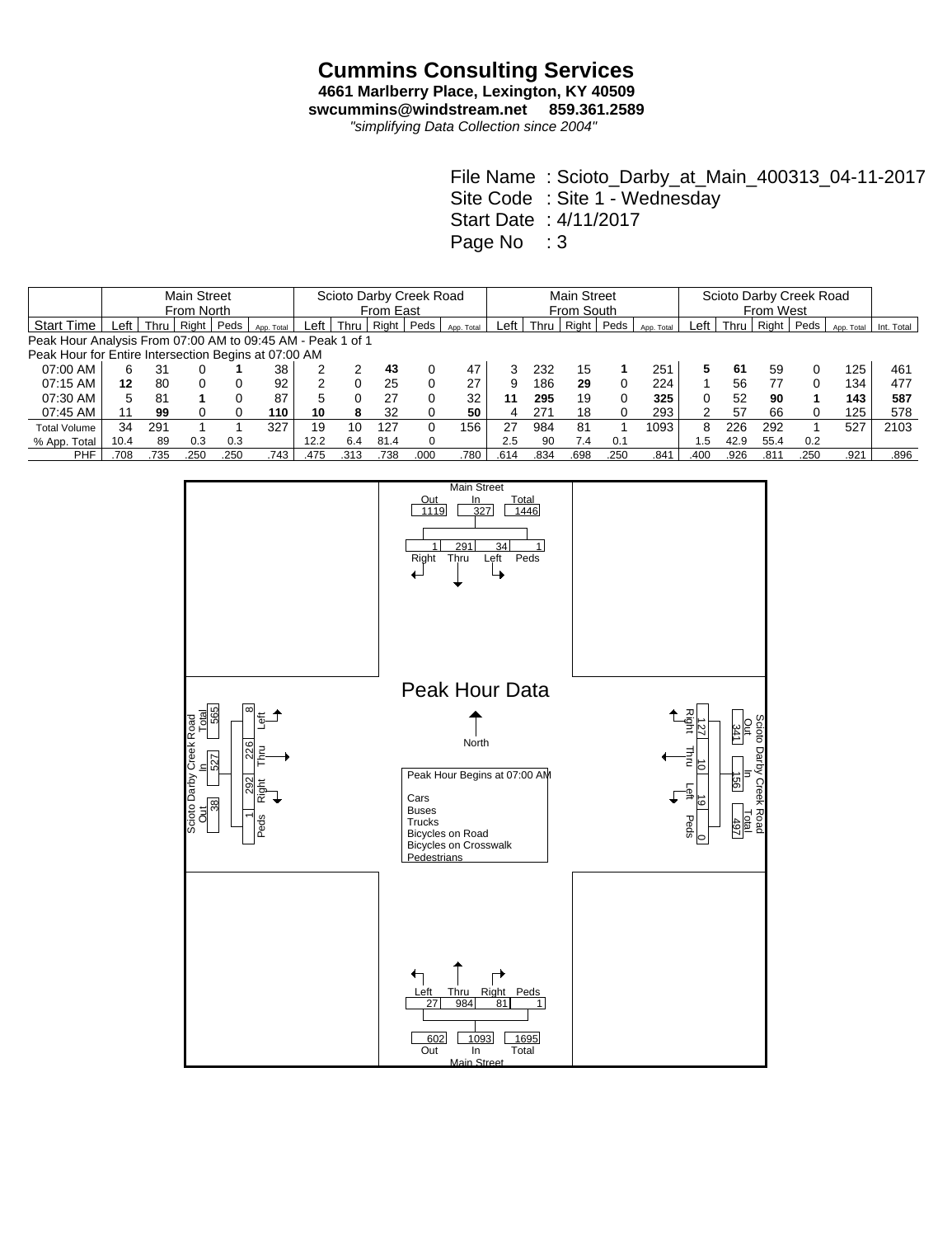## **Cummins Consulting Services 4661 Marlberry Place, Lexington, KY 40509**

**swcummins@windstream.net 859.361.2589**

*"simplifying Data Collection since 2004"*

|                                                            |        |      | <b>Main Street</b><br>From North |          |            | Scioto Darby Creek Road<br>From East |      |           |          |            |      | <b>Main Street</b><br>From South |       |          |            |      |          | Scioto Darby Creek Road<br>From West |          |            |            |  |  |
|------------------------------------------------------------|--------|------|----------------------------------|----------|------------|--------------------------------------|------|-----------|----------|------------|------|----------------------------------|-------|----------|------------|------|----------|--------------------------------------|----------|------------|------------|--|--|
| <b>Start Time</b>                                          | ∟eft ˈ | Thr  | Rig<br>ht                        | Ped<br>s | App. Total | ∟eft                                 | Thr  | Rig<br>ht | Ped<br>s | App. Total | Left | Thr<br>u                         | Right | Peds     | App. Total | Left | Thr<br>u | Right                                | Peds     | App. Total | Int. Total |  |  |
| Peak Hour Analysis From 02:00 PM to 02:45 PM - Peak 1 of 1 |        |      |                                  |          |            |                                      |      |           |          |            |      |                                  |       |          |            |      |          |                                      |          |            |            |  |  |
| Peak Hour for Entire Intersection Begins at 02:00 PM       |        |      |                                  |          |            |                                      |      |           |          |            |      |                                  |       |          |            |      |          |                                      |          |            |            |  |  |
| 02:00 PM                                                   | 5      | 89   |                                  |          | 95         | 18                                   |      | 28        |          | 46         | 15   | 173                              |       |          | 197        |      | 22       | 67                                   |          | 92         | 430        |  |  |
| 02:15 PM                                                   | 12     | 148  | 3                                | 3        | 166        | 32                                   |      | 25        | $\Omega$ | 58         | 12   | 155                              | 14    | 0        | 181        | 3    | 28       | 77                                   |          | 108        | 513        |  |  |
| 02:30 PM                                                   | 20     | 160  | $\mathcal{P}$                    |          | 182        | 28                                   |      | 25        | 0        | 54         |      | 165                              | 17    | 0        | 193        |      | 42       | 121                                  | 0        | 168        | 597        |  |  |
| 02:45 PM                                                   |        | 143  |                                  |          | 155        | 18                                   | 5    | 25        | 0        | 48         |      | 181                              | 15    | 0        | 207        | 4    | 27       | 96                                   |          | 127        | 537        |  |  |
| <b>Total Volume</b>                                        | 44     | 540  | 10                               | 4        | 598        | 96                                   |      | 103       | 0        | 206        | 49   | 674                              | 55    | 0        | 778        | 15   | 119      | 361                                  | $\Omega$ | 495        | 2077       |  |  |
| % App. Total                                               | 7.4    | 90.3 | 1.7                              | 0.7      |            | 46.6                                 | 3.4  | 50        |          |            | 6.3  | 86.6                             | 7.1   | $\Omega$ |            |      | 24       | 72.9                                 | $\Omega$ |            |            |  |  |
| <b>PHF</b>                                                 | 550    | .844 | .625                             | .333     | .821       | .750                                 | .350 | .920      | .000     | .888       | .817 | .931                             | .809  | .000     | .940       | .750 | .708     | .746                                 | .000     | .737       | .870       |  |  |